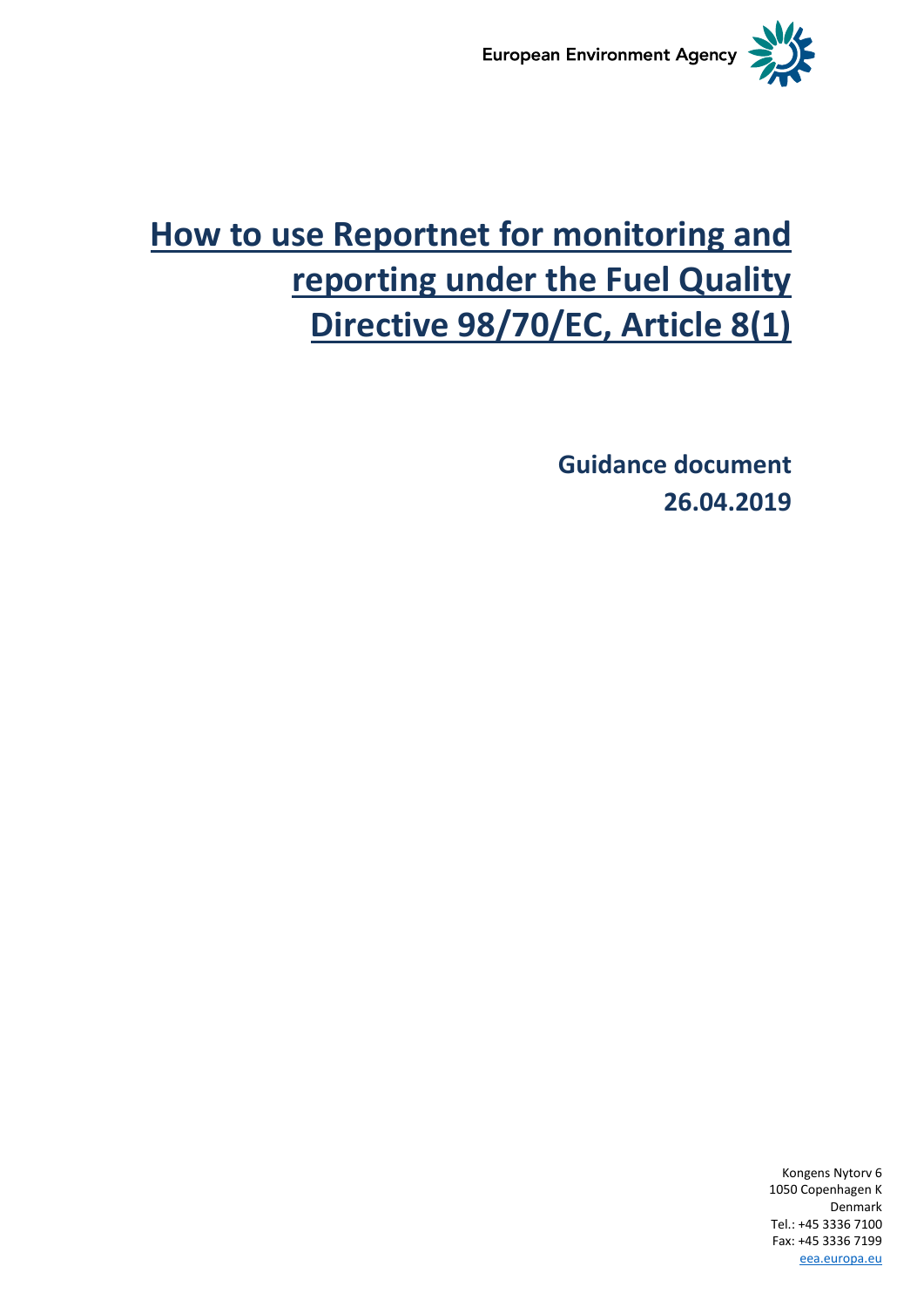

## Introduction

This document explains how the Member States can fulfil their reporting requirements according to Article 8 (1) of the Fuel Quality Directive 98/70/EC. The reporting is organised in collaboration between the European Commission and the European Environment Agency (EEA). The next section presents details about the use of Reportnet for monitoring and reporting under the Fuel Quality Directive. Additional references are provided at the end of this document. These guidelines explain how to use Reportnet (the European Environment Agency's electronic infrastructure for data collection) for reporting information to the EU Commission in pursuance of the FQD.

## Step 1: User accounts and access permissions

Being operational since 2002, Reportnet is a suite of IT tools optimised to support the business processes of a data collection network building on shared information infrastructure. It supports, improves and streamlines information flows, which are used for reporting environmental data to the EEA, but also hosts several reporting tasks of DG Environment and DG Clima. Reportnet is developed and used by the European Environment Information and Observation Network (Eionet) and thus requires that any user also has an Eionet account (user name and password) and permissions to submit national deliveries. Please inform the EEA [\(helpdesk@eionet.europa.eu](mailto:helpdesk@eionet.europa.eu) AND [fqd@eea.europa.eu\)](mailto:fqd@eea.europa.eu) about any required updates regarding nominated persons providing below information, so that the necessary arrangements can be made.

- First name:
- Last name:
- Fmail:
- Organisation:
- Phone:
- Address:
- Reason for Eionet account: reporting on Article 8 of the FQD

Please also inform us about accounts which should be deactivated or have their reporting rights revoked.

## Step 2: Enter the Central Data Repository (CDR), login to your folder and create envelopes

When preparing for the FQD delivery, you first have to go to the respective national FQD folder, in EEA's Central Data Repository (CDR), see the direct links below for the EU Member States and for other countries in the EEA (European Economic Area):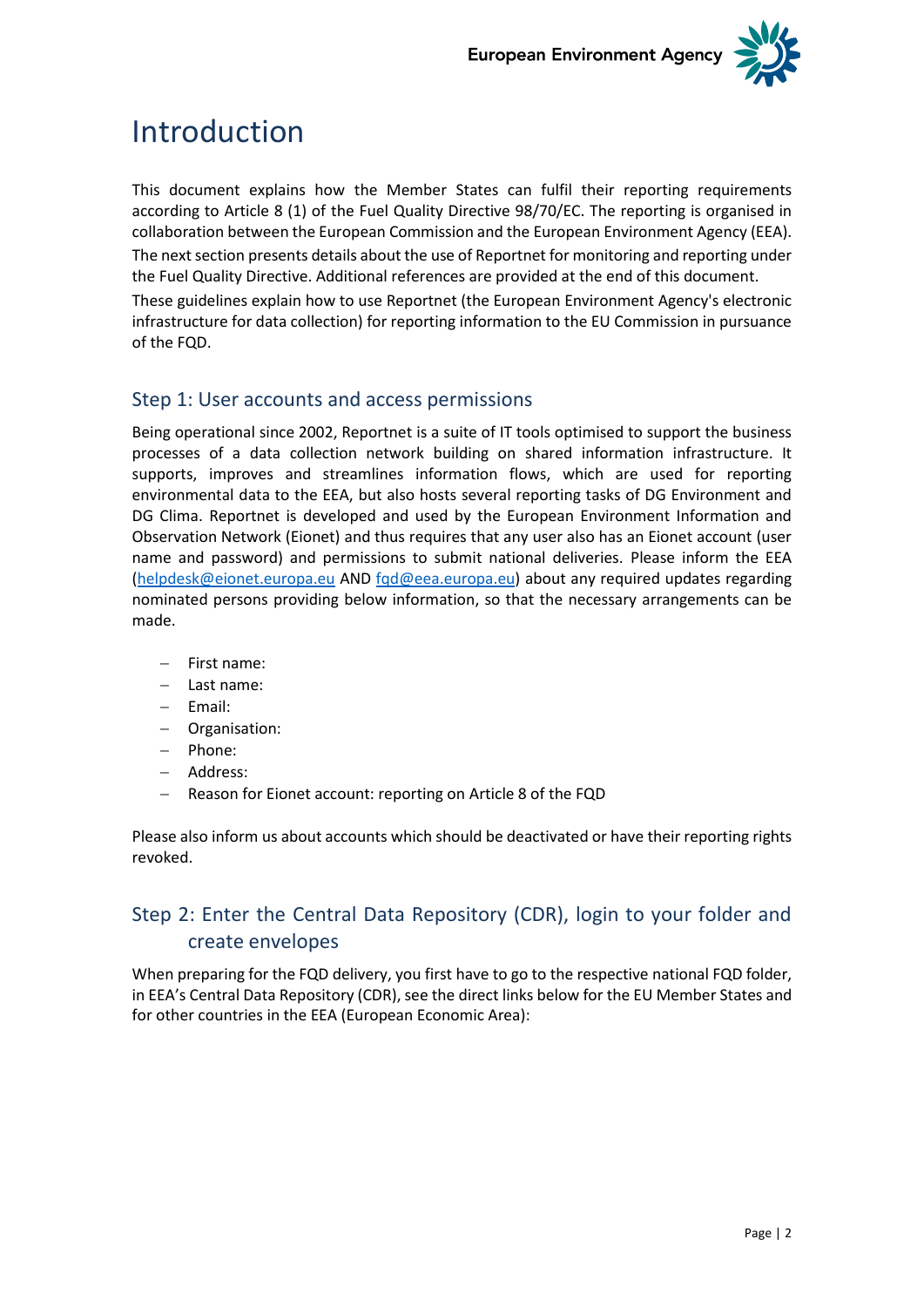

| <b>EU Member State</b> | URL to FQD folder in EEA Central Data Repository (CDR) |
|------------------------|--------------------------------------------------------|
| Austria                | http://cdr.eionet.europa.eu/at/eu/fqd/art8_1           |
| Belgium                | http://cdr.eionet.europa.eu/be/eu/fqd/art8_1           |
| <b>Bulgaria</b>        | http://cdr.eionet.europa.eu/bg/eu/fqd/art8_1           |
| Croatia                | http://cdr.eionet.europa.eu/hr/eu/fqd/art8_1           |
| Cyprus                 | http://cdr.eionet.europa.eu/cy/eu/fqd/art8_1           |
| <b>Czech Republic</b>  | http://cdr.eionet.europa.eu/cz/eu/fqd/art8_1           |
| Denmark                | http://cdr.eionet.europa.eu/dk/eu/fqd/art8_1           |
| Estonia                | http://cdr.eionet.europa.eu/ee/eu/fqd/art8_1           |
| Finland                | http://cdr.eionet.europa.eu/fi/eu/fqd/art8_1           |
| France                 | http://cdr.eionet.europa.eu/fr/eu/fqd/art8_1           |
| Germany                | http://cdr.eionet.europa.eu/de/eu/fqd/art8_1           |
| Greece                 | http://cdr.eionet.europa.eu/gr/eu/fqd/art8_1           |
| Hungary                | http://cdr.eionet.europa.eu/hu/eu/fqd/art8_1           |
| Ireland                | http://cdr.eionet.europa.eu/ie/eu/fqd/art8_1           |
| Italy                  | http://cdr.eionet.europa.eu/it/eu/fqd/art8_1           |
| Latvia                 | http://cdr.eionet.europa.eu/lv/eu/fqd/art8_1           |
| Lithuania              | http://cdr.eionet.europa.eu/lt/eu/fqd/art8_1           |
| Luxembourg             | http://cdr.eionet.europa.eu/lu/eu/fqd/art8_1           |
| Malta                  | http://cdr.eionet.europa.eu/mt/eu/fqd/art8_1           |
| Netherlands            | http://cdr.eionet.europa.eu/nl/eu/fqd/art8_1           |
| Poland                 | http://cdr.eionet.europa.eu/pl/eu/fqd/art8_1           |
| Portugal               | http://cdr.eionet.europa.eu/pt/eu/fqd/art8_1           |
| Romania                | http://cdr.eionet.europa.eu/ro/eu/fqd/art8_1           |
| Slovakia               | http://cdr.eionet.europa.eu/sk/eu/fqd/art8_1           |
| Slovenia               | http://cdr.eionet.europa.eu/si/eu/fqd/art8_1           |
| Spain                  | http://cdr.eionet.europa.eu/es/eu/fqd/art8_1           |
| Sweden                 | http://cdr.eionet.europa.eu/se/eu/fqd/art8_1           |
| United Kingdom         | http://cdr.eionet.europa.eu/gb/eu/fqd/art8_1           |

| <b>Other EEA countries</b> | URL to FQD folder in EEA Central Data Repository (CDR) |  |  |  |  |
|----------------------------|--------------------------------------------------------|--|--|--|--|
| Iceland                    | http://cdr.eionet.europa.eu/is/eu/fqd/art8 1           |  |  |  |  |
| Liechtenstein              | http://cdr.eionet.europa.eu/li/eu/fqd/art8 1           |  |  |  |  |
| Norway                     | http://cdr.eionet.europa.eu/no/eu/fqd/art8_1           |  |  |  |  |

By 31st August each year, the Member States must submit their data in accordance with Article 8(1) of the FQD. In order to submit each year in the right place, the text below explains how the respective envelope can be created.

*2.1 Create envelopes for Fuel Quality Directive country submissions*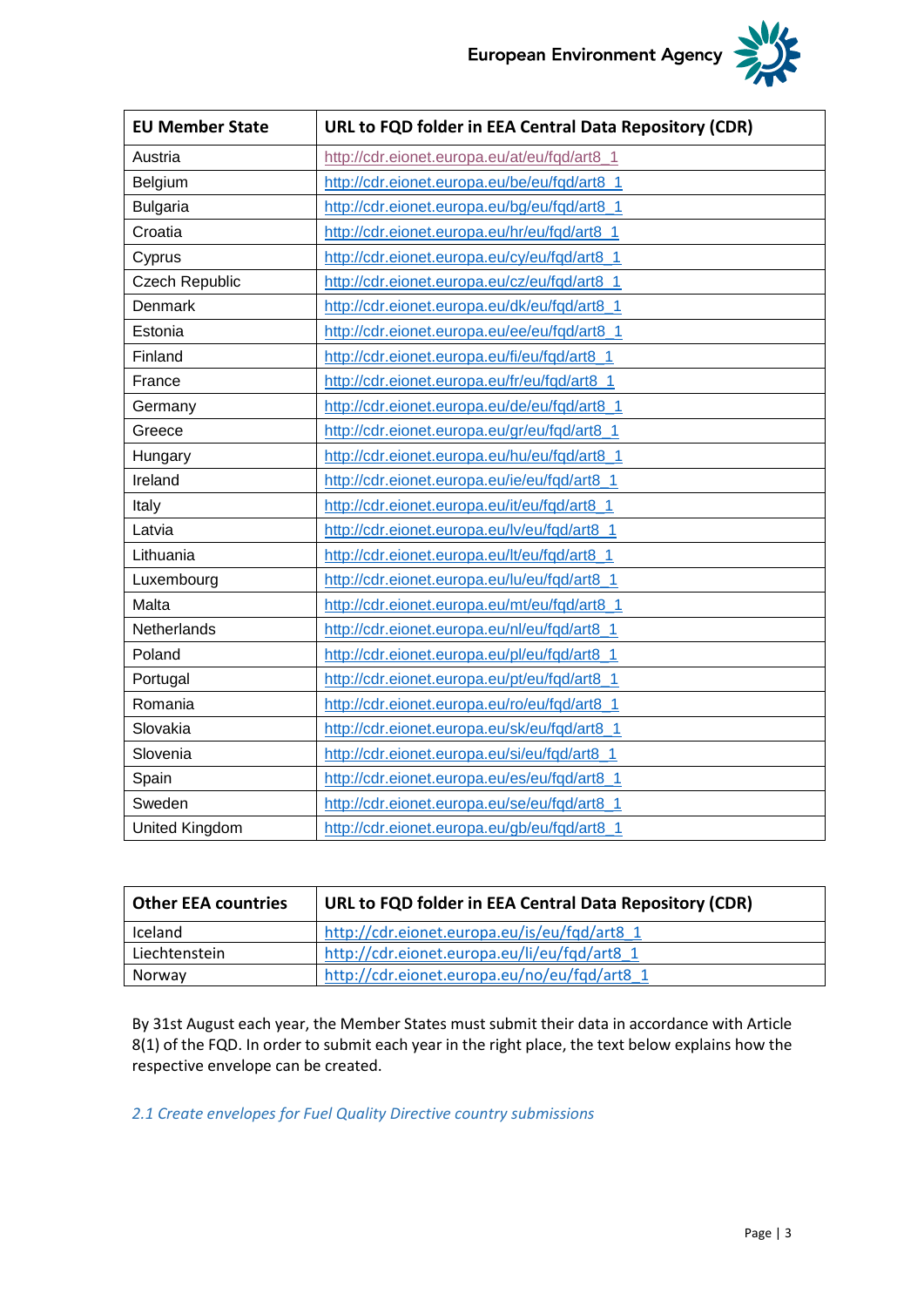

For each Member State, Eionet Helpdesk has created a subfolder named "Article 8 (1)" in a folder named "Fuel Quality Directive". These folders are linked to the Fuel Quality Directive reporting obligation in the EEA reporting obligations database (ROD).

For uploading a country report log into the "Article 8 (1)" folder for your country by using your Eionet user name and password as shown in the example below.

| 数EEA                                            |                 | <b>シ</b> Login<br>o'                                                                              |
|-------------------------------------------------|-----------------|---------------------------------------------------------------------------------------------------|
| <b>EIONET</b><br><b>Central Data Repository</b> |                 | Login using EIONET<br>user ID and password                                                        |
| <b>SERVICES</b><br><b>REPORTNET</b>             | <b>TOOLS</b>    | <b>TOPICS (ETCS)</b>                                                                              |
|                                                 |                 | You are here: Eionet» CDR» Austria» European Union (EU)  » Fuel Quality Directive » Article 8 (1) |
| <b>Navigation</b>                               | <b>Overview</b> |                                                                                                   |
| Search by obligation<br>$\gg$                   | Article 8 (1)   |                                                                                                   |
| <b>Search XML files</b><br>$\gg$                |                 | Obligation(s) Fuel Quality Directive                                                              |
| Search for feedback<br>55                       |                 |                                                                                                   |
| <b>Global worklist</b><br>35                    |                 |                                                                                                   |
| <b>Notifications</b>                            |                 | <b>Envelopes and subcollections</b>                                                               |
| Help                                            |                 |                                                                                                   |
| <b>Account Services</b><br><b>I</b> have        |                 |                                                                                                   |
| lost my password                                |                 |                                                                                                   |
|                                                 |                 |                                                                                                   |

Now create a new envelope to host your data. Please add a meaningful title for the envelope,

including the year in which the report has to be submitted, e.g. "2017 submission" or "2018 submission". Envelope description and coverage note fields are optional.

**New envelope** 

| Fill out the fields in this report profile and click Add. This will create an envelope into which you make the delivery. |       |                                                                |              |    |
|--------------------------------------------------------------------------------------------------------------------------|-------|----------------------------------------------------------------|--------------|----|
| Title                                                                                                                    |       |                                                                |              |    |
| <b>Description</b>                                                                                                       |       |                                                                |              |    |
|                                                                                                                          |       |                                                                |              |    |
|                                                                                                                          |       |                                                                |              |    |
| Relating to which year                                                                                                   |       |                                                                |              |    |
|                                                                                                                          | 2018  | Not applicable                                                 | $\mathbf{v}$ | to |
|                                                                                                                          |       | Please enter the year covered by the dataset you are reporting |              |    |
| Coverage                                                                                                                 | Spain |                                                                |              |    |
| <b>Coverage note</b>                                                                                                     |       |                                                                |              |    |
|                                                                                                                          | Add   |                                                                |              |    |

#### *2.2 Activate the task*

Open the new envelope by clicking on its title.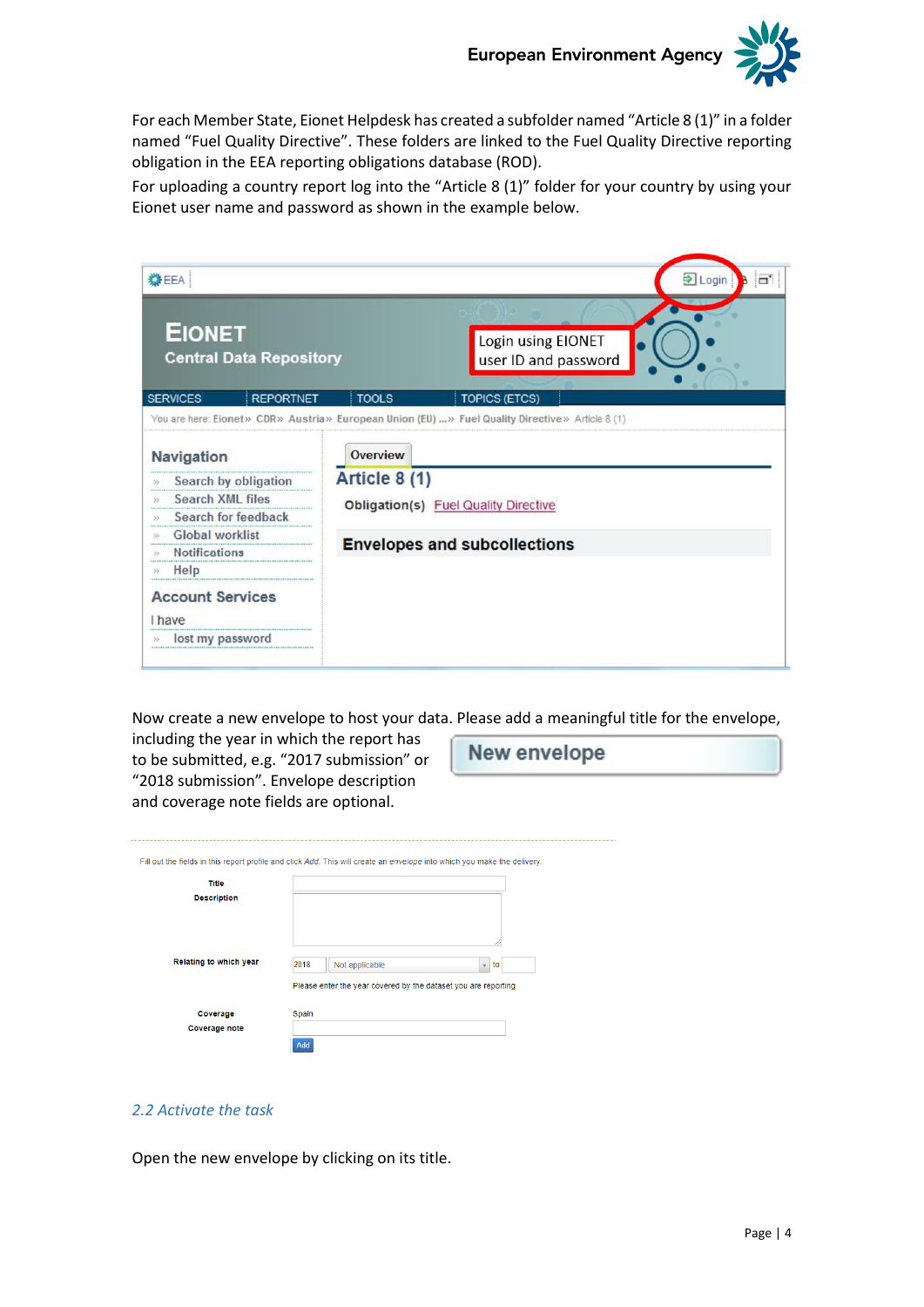

Activate the task, by clicking on the related button.

**Activate task** 

Activating means that you have reserved the

envelope for yourself to work on. Other users will not be able to modify it. Your new envelope is now in Draft status and files can be added.

For adding the country file, continue with the next steps:

*2.2 Before uploading your Fuel Quality Directive country submission, convert it into XML format* The conversion tool link is accessible from the [help page.](https://cdrtest.eionet.europa.eu/help/fqd) ([https://cdrtest.eionet.europa.eu/help/fqd\)](https://cdrtest.eionet.europa.eu/help/fqd)

| <b>Fuel Quality Directive</b>                                               |
|-----------------------------------------------------------------------------|
| This is the index html Document in the Fuel Quality Directive (fqd) Folder. |
| <b>Conversion tools</b>                                                     |
| Conversion tool from Excel file to XML.                                     |

Click on the link to access to the tool. Fill the form as shown below to upload the Excel file and the email address where the generated XML should be sent. The XML output file is sent attached by email.



#### *2.3 Upload the Fuel Quality Directive XML file country submission*

Once you have received the XML file via email, provide your XML generated file for the Fuel Quality Directive country report within the newly created envelope in the

**Add file** 

"Article 8 (1)" folder. Upload your XML country report using the "Add file" option.

| Overview                                                                                                                                                                                                                                | Draft delivery                                                              | Edit properties | <b>History</b> |                      |  |
|-----------------------------------------------------------------------------------------------------------------------------------------------------------------------------------------------------------------------------------------|-----------------------------------------------------------------------------|-----------------|----------------|----------------------|--|
| <b>Draft delivery</b>                                                                                                                                                                                                                   |                                                                             |                 |                | <b>Add file</b>      |  |
|                                                                                                                                                                                                                                         |                                                                             |                 |                | <b>Add hyperlink</b> |  |
| 1) Your first step is to upload one or more files into this envelope. You can always interrupt your work and continue<br><b>Upload zipfile</b><br>your contribution at a later time without losing data.                                |                                                                             |                 |                |                      |  |
| Deactivate task<br>2) Once you are satisfied with the contribution, you choose Release envelope (a left-side button will appear when<br>you will have uploaded at least one document) and your delivery will be released to the public. |                                                                             |                 |                |                      |  |
| $\leftarrow$ Files in this envelope.<br>No files uploaded                                                                                                                                                                               |                                                                             |                 |                |                      |  |
|                                                                                                                                                                                                                                         | $\Gamma$ Feedback for this envelope-<br>No feedback posted in this envelope |                 |                |                      |  |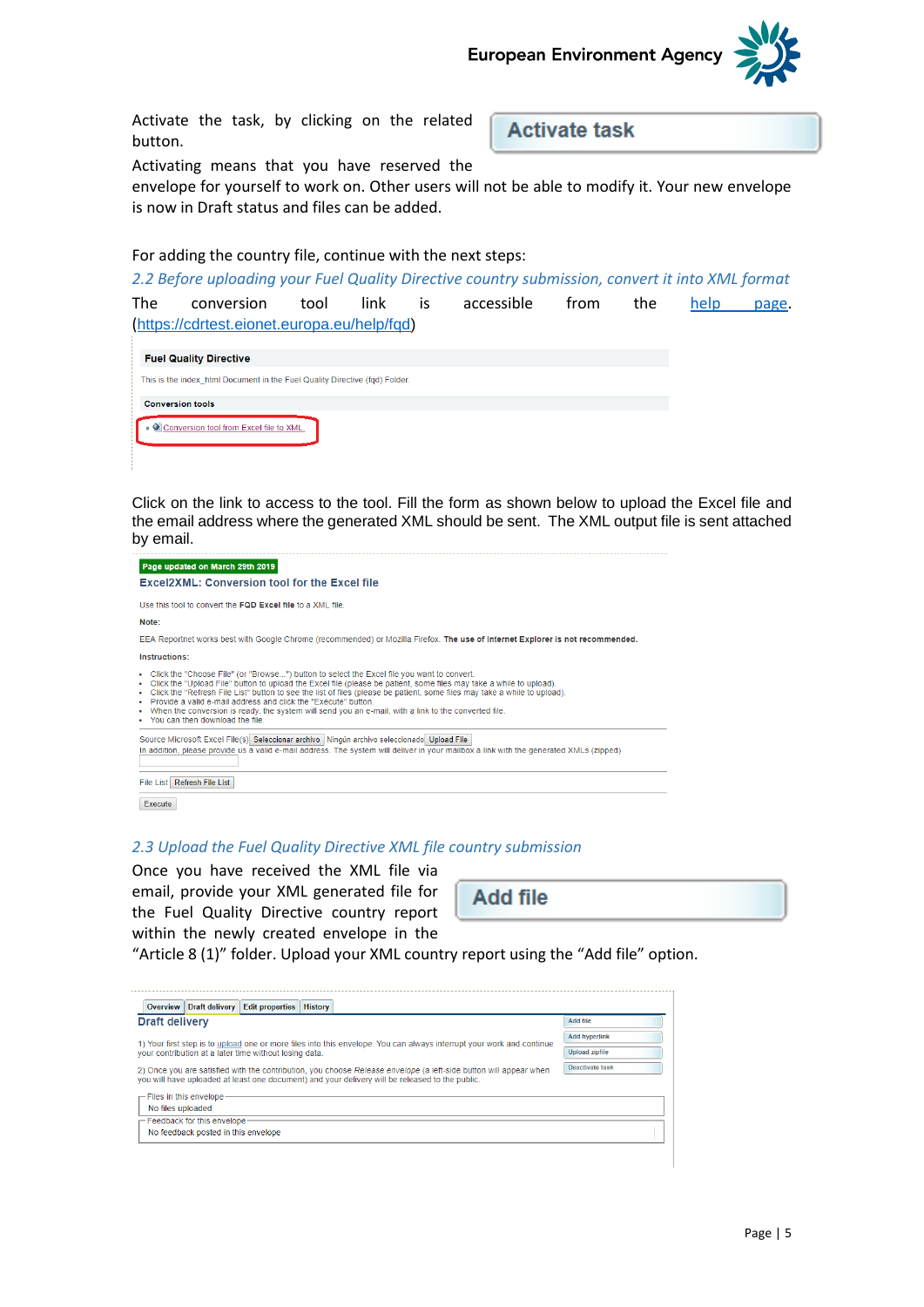

| <b>Add Document</b>                |                                                                                        |            |  |
|------------------------------------|----------------------------------------------------------------------------------------|------------|--|
| Warning:<br>→.                     |                                                                                        |            |  |
|                                    | If the filename already exists in the envelope, the existing file will be overwritten. |            |  |
| Title                              |                                                                                        |            |  |
| File                               | Seleccionar archivo Ningún archivo seleccionado                                        |            |  |
| Id                                 |                                                                                        | (optional) |  |
| <b>Restricted from public view</b> |                                                                                        |            |  |
|                                    | Add                                                                                    |            |  |

#### *2.3 Upload the Fuel Quality Directive XLSM file country submission*

For a complete delivery, **both the original XLSM and XML file need to be present in the envelope**. A check is run which will block releasing the envelope is one of the files is missing

#### *2.5 Finalise the delivery*

Complete your delivery by releasing the envelope using the "Release envelope" option. In this step the validations will be executed automatically, so the submission will be only accepted if there is no blocker in the reported file.

The purpose of the release is to signal that all necessary data has been uploaded and can now be officially delivered (see next step for more information on the QC feedback).

**Release envelope** 

#### *2.6 Optional: Run the validation rules before releasing*

The validations will be executed automatically when the envelope is released, but there is a possibility to run the automatic quality check before the submission. This option makes it possible to ensure the quality of the data for a correct submission.

| <b>Overview</b>                     |                               | Draft delivery Edit properties                                                                                        | <b>History</b> | Data quality |         |                |         |           |                                                                                                                     |
|-------------------------------------|-------------------------------|-----------------------------------------------------------------------------------------------------------------------|----------------|--------------|---------|----------------|---------|-----------|---------------------------------------------------------------------------------------------------------------------|
| <b>Draft delivery</b>               |                               |                                                                                                                       |                |              |         |                |         |           | Add file                                                                                                            |
|                                     |                               | 1) Your first step is to upload one or more files into this envelope. You can always interrupt your work and continue |                |              |         |                |         |           | <b>Add hyperlink</b>                                                                                                |
|                                     |                               | vour contribution at a later time without losing data.                                                                |                |              |         |                |         |           | <b>Upload zipfile</b>                                                                                               |
| the public.                         |                               | 2) Once you are satisfied with the contribution, you choose Release envelope and your delivery will be released to    |                |              |         |                |         |           | <b>Run Automatic QA</b>                                                                                             |
| $\sqsubset$ Files in this envelope: |                               |                                                                                                                       |                |              |         |                |         |           | Release envelope                                                                                                    |
| $\Box$<br><b>BIZE</b>               |                               | Art8 2016 FQD reporting template Ireland.xml                                                                          |                | Test         | Ireland | 10 Apr<br>2019 | 87.0 KB | Run QA #1 | Deactivate task                                                                                                     |
| Rename                              | Cut<br>Copy                   | Delete                                                                                                                |                |              |         |                |         |           |                                                                                                                     |
|                                     | - Feedback for this envelope- |                                                                                                                       |                |              |         |                |         |           |                                                                                                                     |
| O                                   | automatically on 10 Apr 2019) |                                                                                                                       |                |              |         |                |         |           | [BLOCKER] AutomaticQA result for file Art8 2016 FQD reporting template Ireland.xml: FQD Validation With FME (Posted |

Once the validation process finished, the validation outputs will be available in the overview tab.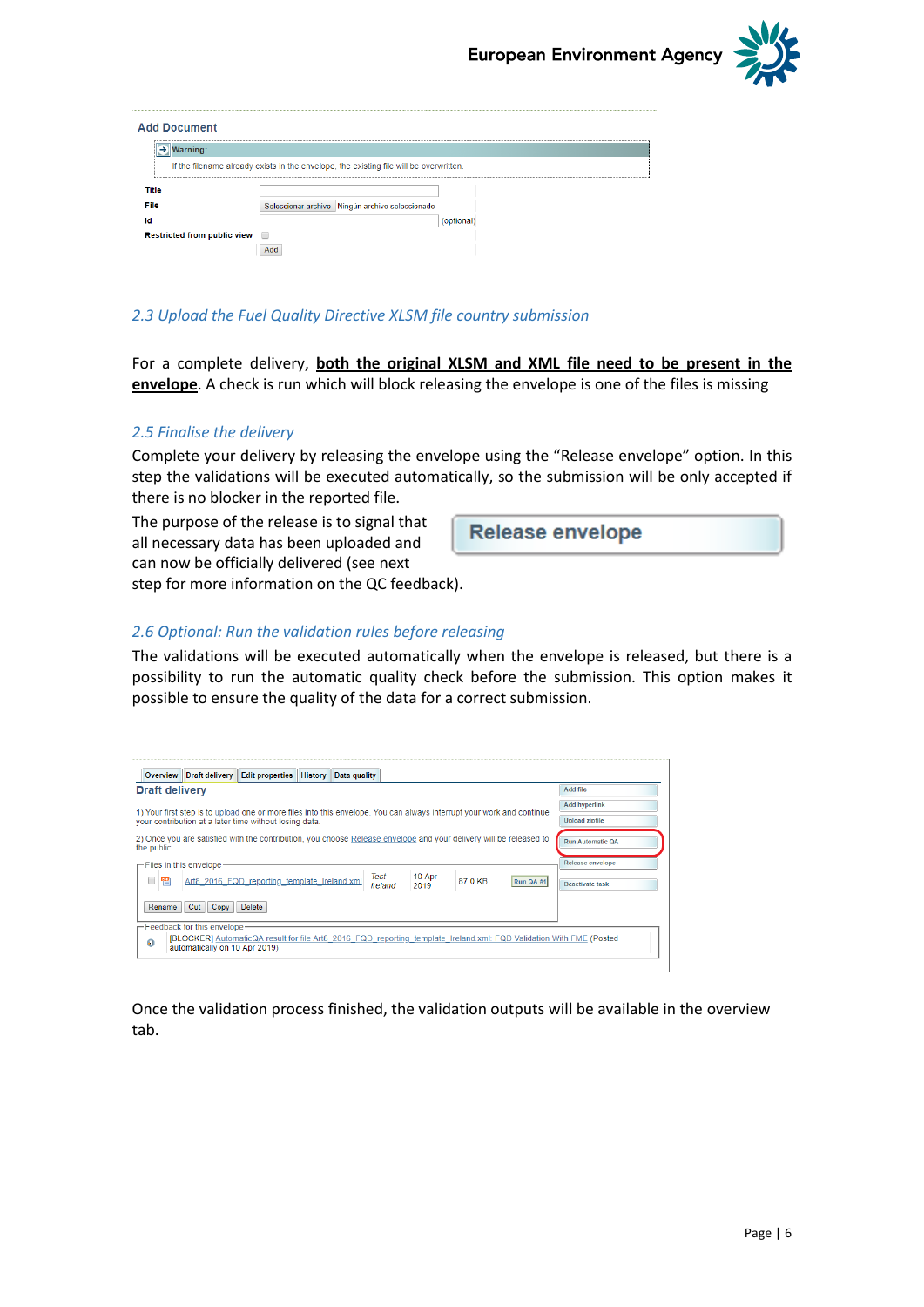

| <b>Overview</b>                 | <b>Edit properties History</b>                                           | Data quality                                                                                                                                                                                |                      |
|---------------------------------|--------------------------------------------------------------------------|---------------------------------------------------------------------------------------------------------------------------------------------------------------------------------------------|----------------------|
| <b>Natalia 2nd TEST</b>         |                                                                          |                                                                                                                                                                                             | Zip envelope         |
| <b>Description</b>              |                                                                          |                                                                                                                                                                                             | <b>Activate task</b> |
| <b>Obligations</b>              | Fuel Quality Directive Article 8(1)<br>Fuel Quality Directive Article 7a |                                                                                                                                                                                             |                      |
| Period                          | 2018 - Not applicable                                                    |                                                                                                                                                                                             |                      |
| Coverage                        | Spain                                                                    |                                                                                                                                                                                             |                      |
| <b>Status</b>                   |                                                                          | Task(s) waiting to be assigned: Activate task: <i>Draft</i> (Activate this task to start editing your delivery)<br>The last AutomaticQA run has flagged this envelope as unfit for release. |                      |
| $\rightarrow$ Note              |                                                                          |                                                                                                                                                                                             |                      |
|                                 | $dataflow(s)$ .                                                          | If you want to stay updated about events in this envelope Subscribe to receive notifications for this country and the current                                                               |                      |
| $\Gamma$ Files in this envelope |                                                                          |                                                                                                                                                                                             |                      |
|                                 |                                                                          | 1 Fa Art8 2016 FQD reporting template Ireland.xml Test Ireland 10 Apr 2019 87.0 KB                                                                                                          |                      |
|                                 | $\leftarrow$ Feedback for this envelope.                                 | Remember to release the envelope when you have uploaded all files                                                                                                                           |                      |
| െ                               | Lautomatically on 10 Apr 2019)                                           | [BLOCKER] AutomaticQA result for file Art8 2016 FQD reporting template Ireland.xml: FQD Validation With FME (Posted                                                                         |                      |

Click on the link "AutomaticQA result…" to see the details of the process. All ouputs description are available in the attachment.

|                                                                                                                                                                                                                                                 |                       | Feedback: AutomaticQA result for file                            |               |                                                                                                                                                                                  | <b>Back to envelope</b> |
|-------------------------------------------------------------------------------------------------------------------------------------------------------------------------------------------------------------------------------------------------|-----------------------|------------------------------------------------------------------|---------------|----------------------------------------------------------------------------------------------------------------------------------------------------------------------------------|-------------------------|
|                                                                                                                                                                                                                                                 |                       |                                                                  |               | Art8 2016 FQD reporting template Ireland.xml: FQD Validation With FME                                                                                                            |                         |
|                                                                                                                                                                                                                                                 |                       |                                                                  |               | Subject: AutomaticQA result for file Art8 2016 FQD reporting template Ireland.xml: FQD Validation With FME                                                                       |                         |
| Posted automatically on: 10 Apr 2019 12:07                                                                                                                                                                                                      |                       |                                                                  |               |                                                                                                                                                                                  |                         |
|                                                                                                                                                                                                                                                 |                       | <b>Task:</b> Automatic quality assessment                        |               |                                                                                                                                                                                  |                         |
|                                                                                                                                                                                                                                                 |                       | Referred file: Art8 2016 FQD reporting template Ireland.xml      |               |                                                                                                                                                                                  |                         |
|                                                                                                                                                                                                                                                 |                       | Attached files: qa-output [download]                             |               |                                                                                                                                                                                  |                         |
| <b>Feedback status: BLOCKER</b>                                                                                                                                                                                                                 |                       |                                                                  |               |                                                                                                                                                                                  |                         |
|                                                                                                                                                                                                                                                 |                       | Feedback message: 342 blocking errors found                      |               |                                                                                                                                                                                  |                         |
| This page reports for "Blockers" tests.                                                                                                                                                                                                         |                       |                                                                  |               |                                                                                                                                                                                  | <b>Back to envelope</b> |
|                                                                                                                                                                                                                                                 |                       |                                                                  |               | If your envelop does not pass the tests, it is not delivered. You must correct all reported errors and resubmit your envelope again.                                             |                         |
|                                                                                                                                                                                                                                                 |                       |                                                                  |               |                                                                                                                                                                                  |                         |
| <b>Parent</b>                                                                                                                                                                                                                                   | Fuel<br><b>Diesel</b> | Field<br>Mean sample value<br>$<$ Min value and $>$<br>Max value | Value<br>3.17 | Error<br>Mean sample value for Diesel with national fuel grade 0 and parameter -<br>Polycyclic aromatic hydrocarbons (PAH) (3)- has to be within the minimum-<br>maximum limits. |                         |
|                                                                                                                                                                                                                                                 | <b>Diesel</b>         | Mean sample value<br>$<$ Min value and $>$<br>Max value          | 6.7           | Mean sample value for Diesel with national fuel grade 0 and parameter -<br>Sulphur content- has to be within the minimum-maximum limits.                                         |                         |
|                                                                                                                                                                                                                                                 | <b>Diesel</b>         | Mean sample value<br>$<$ Min value and $>$<br>Max value          | 3.4           | Mean sample value for Diesel with national fuel grade 0 and parameter -FAME<br>Content- has to be within the minimum-maximum limits.                                             |                         |
|                                                                                                                                                                                                                                                 | <b>Diesel</b>         | Mean sample value<br>$<$ Min value and $>$<br>Max value          | 52.21         | Mean sample value for Diesel with national fuel grade 0 and parameter -<br>Manganese (5)- has to be within the minimum-maximum limits.                                           |                         |
| <b>Submission summary report:</b><br><b>INSERT DESCRIPTION</b><br>Diesel / Full Year /<br>$\mathbf{0}$<br>Diesel / Full Year /<br>$\Omega$<br>Diesel / Full Year /<br>$\Omega$<br>Diesel / Full Year /<br>$\Omega$<br>Diesel / Full Year /<br>0 | <b>Diesel</b>         | Mean sample value<br>$<$ Min value and $>$<br>Max value          | 52.21         | Mean sample value for Diesel with national fuel grade 0 and parameter -Cetane<br>number- has to be within the minimum-maximum limits.                                            |                         |

In the case of BLOCKERS, the XML could not be released and go back to drafting should be the correct step to fix all the issues before a new submission. The issues should be fixed in the Excel file and then a new XML generated. The old files in the envelope should then be replaced with the updated ones and the tests rerun

#### *2.7 Complete the delivery or go back to drafting?*

There is a possibility to re-open the envelope so that you can make corrections e.g. upload a missed file or remove a wrong one. In order to do so, click on the link "Redeliver or Finish" (see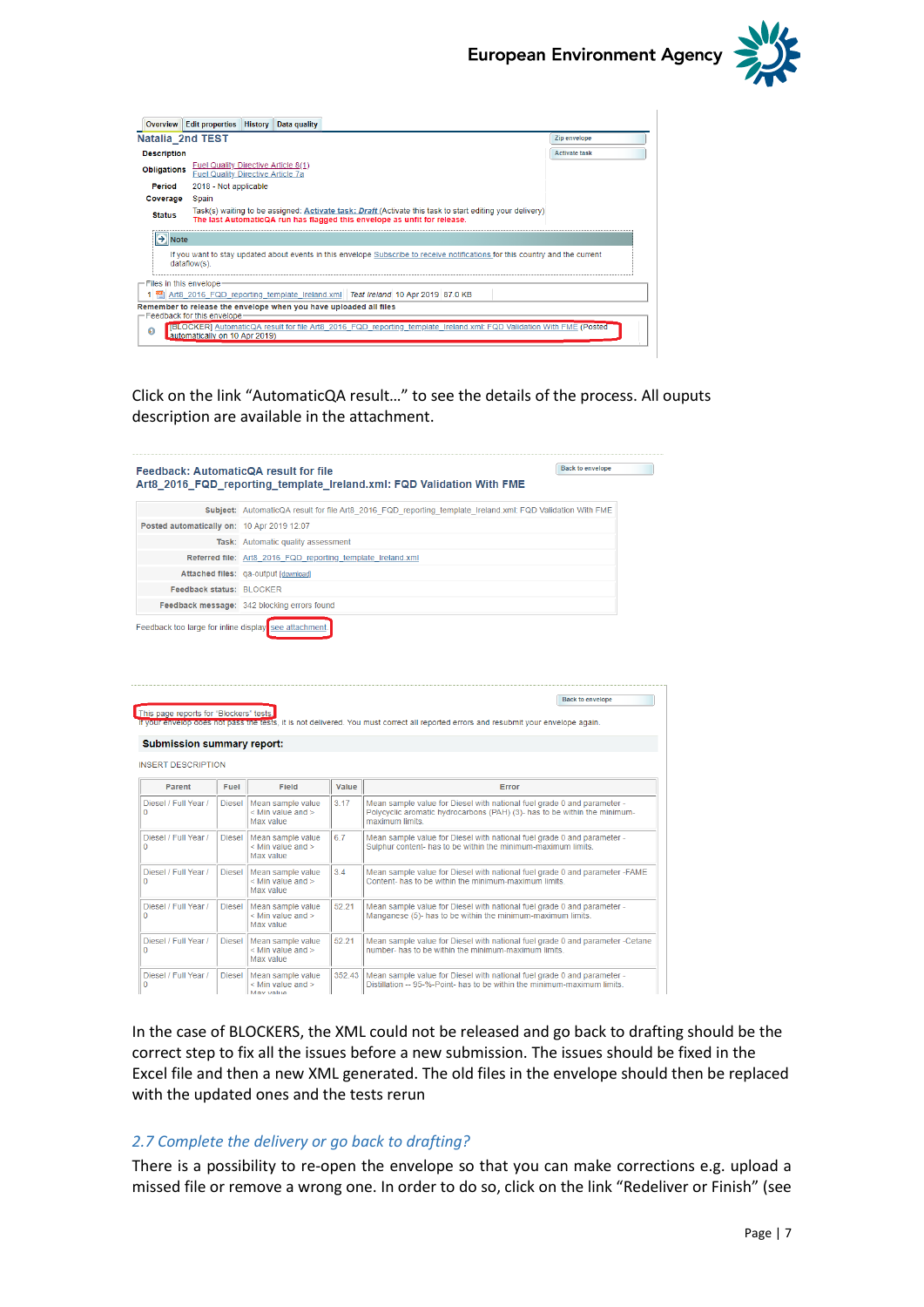

also below) which brings you back to a completed Step 2. You will have to activate the task (as before), add or remove files, and eventually release the envelope again.

| <b>Central Data Repository</b> |                                                                                                                                                                                                                                                                               |                                                                                                                                                                                                                                                                                                                                                                                                                                                                                                                                                                                                         |
|--------------------------------|-------------------------------------------------------------------------------------------------------------------------------------------------------------------------------------------------------------------------------------------------------------------------------|---------------------------------------------------------------------------------------------------------------------------------------------------------------------------------------------------------------------------------------------------------------------------------------------------------------------------------------------------------------------------------------------------------------------------------------------------------------------------------------------------------------------------------------------------------------------------------------------------------|
|                                |                                                                                                                                                                                                                                                                               |                                                                                                                                                                                                                                                                                                                                                                                                                                                                                                                                                                                                         |
|                                |                                                                                                                                                                                                                                                                               |                                                                                                                                                                                                                                                                                                                                                                                                                                                                                                                                                                                                         |
|                                |                                                                                                                                                                                                                                                                               | <b>Zip Envelope</b>                                                                                                                                                                                                                                                                                                                                                                                                                                                                                                                                                                                     |
| <b>Description</b>             |                                                                                                                                                                                                                                                                               | <b>Activate task</b>                                                                                                                                                                                                                                                                                                                                                                                                                                                                                                                                                                                    |
|                                |                                                                                                                                                                                                                                                                               |                                                                                                                                                                                                                                                                                                                                                                                                                                                                                                                                                                                                         |
| Period                         | 2014 - Whole Year                                                                                                                                                                                                                                                             |                                                                                                                                                                                                                                                                                                                                                                                                                                                                                                                                                                                                         |
| Coverage                       | Austria                                                                                                                                                                                                                                                                       |                                                                                                                                                                                                                                                                                                                                                                                                                                                                                                                                                                                                         |
| Reported                       | 03 Jun 2015 18:03                                                                                                                                                                                                                                                             |                                                                                                                                                                                                                                                                                                                                                                                                                                                                                                                                                                                                         |
| <b>Status</b>                  | Task(s) waiting to be assigned: <b>Activate task: Redeliver or finish</b> (The envelope is<br>released. You can now go back to draft in order to add/remove files or finish your delivery<br>which will post an automatic confirmation of receipt and complete the envelope.) |                                                                                                                                                                                                                                                                                                                                                                                                                                                                                                                                                                                                         |
|                                |                                                                                                                                                                                                                                                                               |                                                                                                                                                                                                                                                                                                                                                                                                                                                                                                                                                                                                         |
|                                |                                                                                                                                                                                                                                                                               |                                                                                                                                                                                                                                                                                                                                                                                                                                                                                                                                                                                                         |
|                                |                                                                                                                                                                                                                                                                               |                                                                                                                                                                                                                                                                                                                                                                                                                                                                                                                                                                                                         |
|                                |                                                                                                                                                                                                                                                                               |                                                                                                                                                                                                                                                                                                                                                                                                                                                                                                                                                                                                         |
|                                |                                                                                                                                                                                                                                                                               |                                                                                                                                                                                                                                                                                                                                                                                                                                                                                                                                                                                                         |
|                                |                                                                                                                                                                                                                                                                               |                                                                                                                                                                                                                                                                                                                                                                                                                                                                                                                                                                                                         |
|                                | <b>TOOLS</b>                                                                                                                                                                                                                                                                  | <b>TOPICS (ETCS)</b><br>You are here: Eionet » CDR » Austria » European Union (EU),  » Fuel Quality Directive » Art, 8 (1) » Fuel quality report 2015<br>Overview   Edit properties   History<br><b>Fuel quality report 2015</b><br><b>Obligations</b> Fuel Quality Directive<br>$\rightarrow$ Note<br>If you want to stay updated about events in this envelope Subscribe to receive notifications for this country and the current<br>dataflow(s).<br>-Files in this envelope-<br>图 2014 clean Template.xls 03 Jun 2015 964 KB<br>-Feedback for this envelope-<br>No feedback posted in this envelope |

**To complete the official submission of the electronic Fuel Quality Directive data, you need to do more than just release the envelope!** In order to do so, click on the link "Redeliver or Finish" (see also above). The reporter has then the choice to go "back to drafting" or "Finish" for the delivery of the envelope.

| Overview Finish or go back to drafting? Edit properties   History |  |                 |
|-------------------------------------------------------------------|--|-----------------|
| Finish or go back to drafting?                                    |  | Deactivate task |

The envelope is currently released and the requester may have uploaded some feedback to it. If you want to change your delivery as a reaction to the feedback, then you must click on "Back to drafting" to revoke the release. If you are sure you will never need to revoke then you click on "Finish".

If you clicked on Activate task by mistake you can click on Deactivate task

|                               | Back to drafting Finish Rerun automatic QA |  |
|-------------------------------|--------------------------------------------|--|
| -Feedback for this envelope - |                                            |  |
|                               | No feedback posted in this envelope        |  |

Clicking on "Finish" will close the envelope and indicate to the EEA that your electronic submission is complete. Reportnet will issue and save in the envelope an automated but official confirmation letter from the EEA, which you can forward to DGCLIMA [\(ENV-Report-98-](mailto:ENV-Report-98-70@ec.europa.eu) [70@ec.europa.eu](mailto:ENV-Report-98-70@ec.europa.eu) with [fqd@eea.europa.eu](mailto:fqd@eea.europa.eu) in copy) as confirmation of submission. Your Fuel Quality Directive submission is now publicly available in the Reportnet Central Data Repository (CDR).

If you want to restrict the access to the files as they are confidential, please do as follows:

- Log into envelope
- Click on the file name
- Change file properties, see screenshot below

Access restrictions can always be changed, also in released or completed envelopes